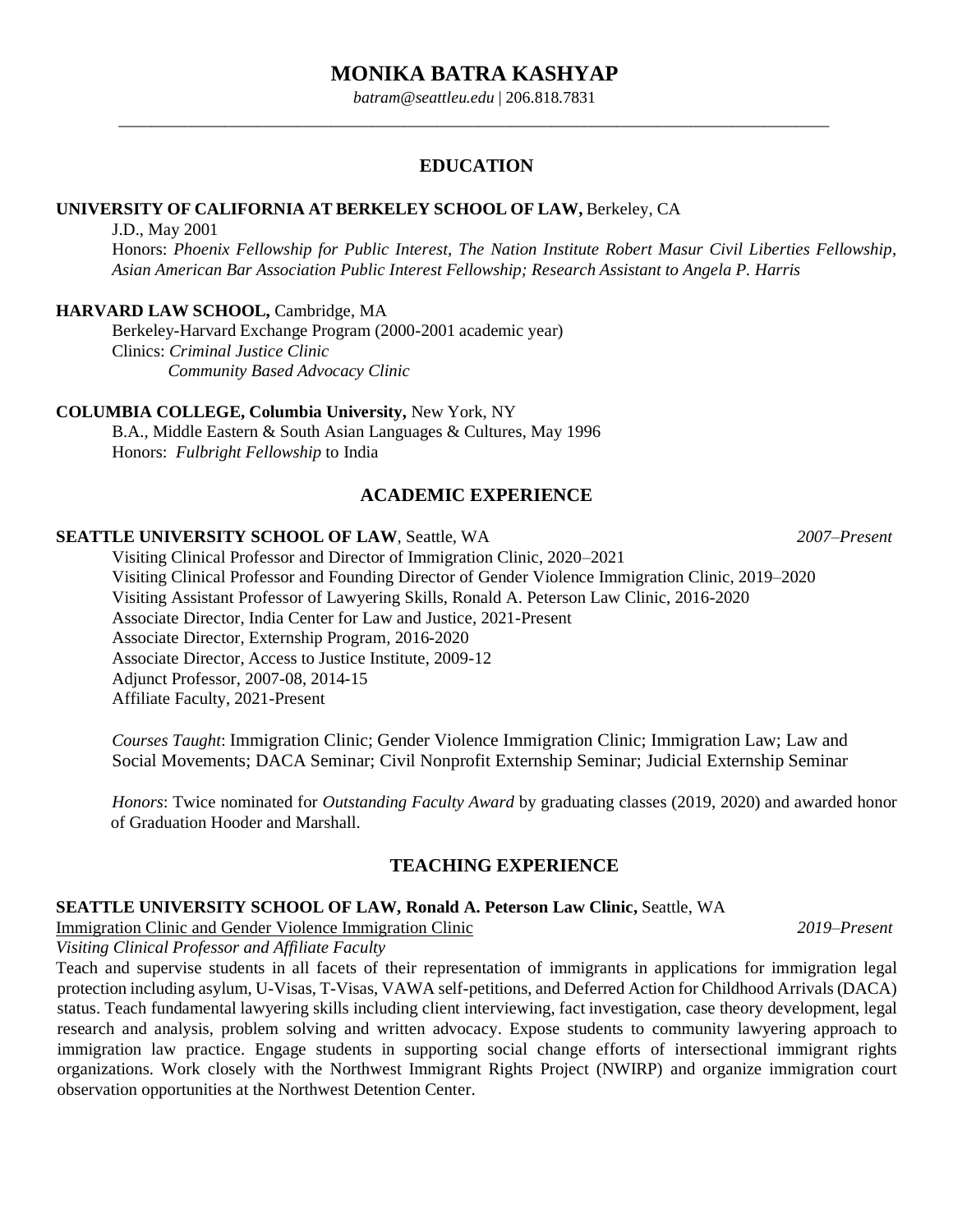# Civil Nonprofit Externship Seminar and Judicial Externship Seminar *2016–2020*

*Visiting Assistant Professor of Lawyering Skills and Associate Director* 

Taught weekly lawyering skills seminar component for students externing at nonprofit organizations and with federal, state, and local judges. Advised and mentored students, interfaced with externship placement supervisors, conducted externship placement site visits, and collaborated with the law school's experiential learning community. Designed innovative community lawyering curriculum for externs which was documented in article in the *NYU Review of Law and Social Change* entitled *Rebellious Reflection: Supporting Community Lawyering Practice*.

### DACA Seminar *2014-2015*

*Adjunct Professor*

Taught Intersession immigration seminar highlighting the Development, Relief, and Education for Alien Minors Act (DREAM Act) and President Obama's executive order establishing Deferred Action for Childhood Arrivals (DACA). Seminar included an overview and analysis of the DREAM Act and DACA, an exploration of the "DREAMer" youth-led movement, an investigation into the U.S. response to Central American migration and its connection to the U.S. Sanctuary Movement of the 1980's. Assigned students daily reflection exercises that were used to inspire classroom discussions.

### Immigration Clinic *2007-2008*

*Adjunct Clinic Professor*

Taught Immigration Law Clinic focused on gender-based violence immigration cases. Supervised law students in filing applications for immigration relief including asylum applications, VAWA self-petitions, T-visa applications, and U-visa applications. Trained student teams in planning and conducting client meetings and in client interview skills. Accompanied student teams in meetings with government officials including representatives from Immigration and Customs Enforcement (ICE) and the U.S. Attorney's Office. Collaborated with SU Law Legal Writing Program for support with legal research.

# **PUBLICATIONS**

#### Law Review Articles

Monika Batra Kashyap, *Toward a Race-Conscious Critique of Mental Health-Related Exclusionary Immigration Laws,* 26 MICH. J. RACE & L. (*Special Michigan Issue on Critical Race Theory*, 2021).

Monika Batra Kashyap, *Heartless Immigration Law: Rubbing Salt into the Wounds of Survivors of Domestic Violence,* 95 TULANE L.R.,1 (December 2020).

Monika Batra Kashyap, *U.S. Settler Colonialism, White Supremacy, and the Racially Disparate Impacts of COVID-19*, 11 CALIF. L. REV. ONLINE 517 (Nov. 2020).

Monika Batra Kashyap, *Toward a Race-Conscious Critique of Mental Health-Related Exclusionary Immigration Laws,* MICHIGAN JOURNAL OF LAW REFORM (*Special Michigan Issue on Critical Race Theory*), (forthcoming February 2021).

Monika Batra Kashyap[,](https://socialchangenyu.com/review/rebellious-reflection-supporting-community-lawyering-practice/) *Rebellious Reflection: Supporting Community Lawyering Practice*, 43 N.Y.U. REV. L. & SOC. CHANGE, 403 (July 2019).

Monika Batra Kashyap[,](https://ir.lawnet.fordham.edu/cgi/viewcontent.cgi?article=2761&context=ulj) *Unsettling Immigration Laws: Settler Colonialism and the U.S. Immigration Lega[l](https://ir.lawnet.fordham.edu/cgi/viewcontent.cgi?article=2761&context=ulj) System*, 46 FORDHAM [U](https://ir.lawnet.fordham.edu/cgi/viewcontent.cgi?article=2761&context=ulj)RB[.](https://ir.lawnet.fordham.edu/cgi/viewcontent.cgi?article=2761&context=ulj) [L](https://ir.lawnet.fordham.edu/cgi/viewcontent.cgi?article=2761&context=ulj). J., 548 (June 2019)[.](https://ir.lawnet.fordham.edu/cgi/viewcontent.cgi?article=2761&context=ulj)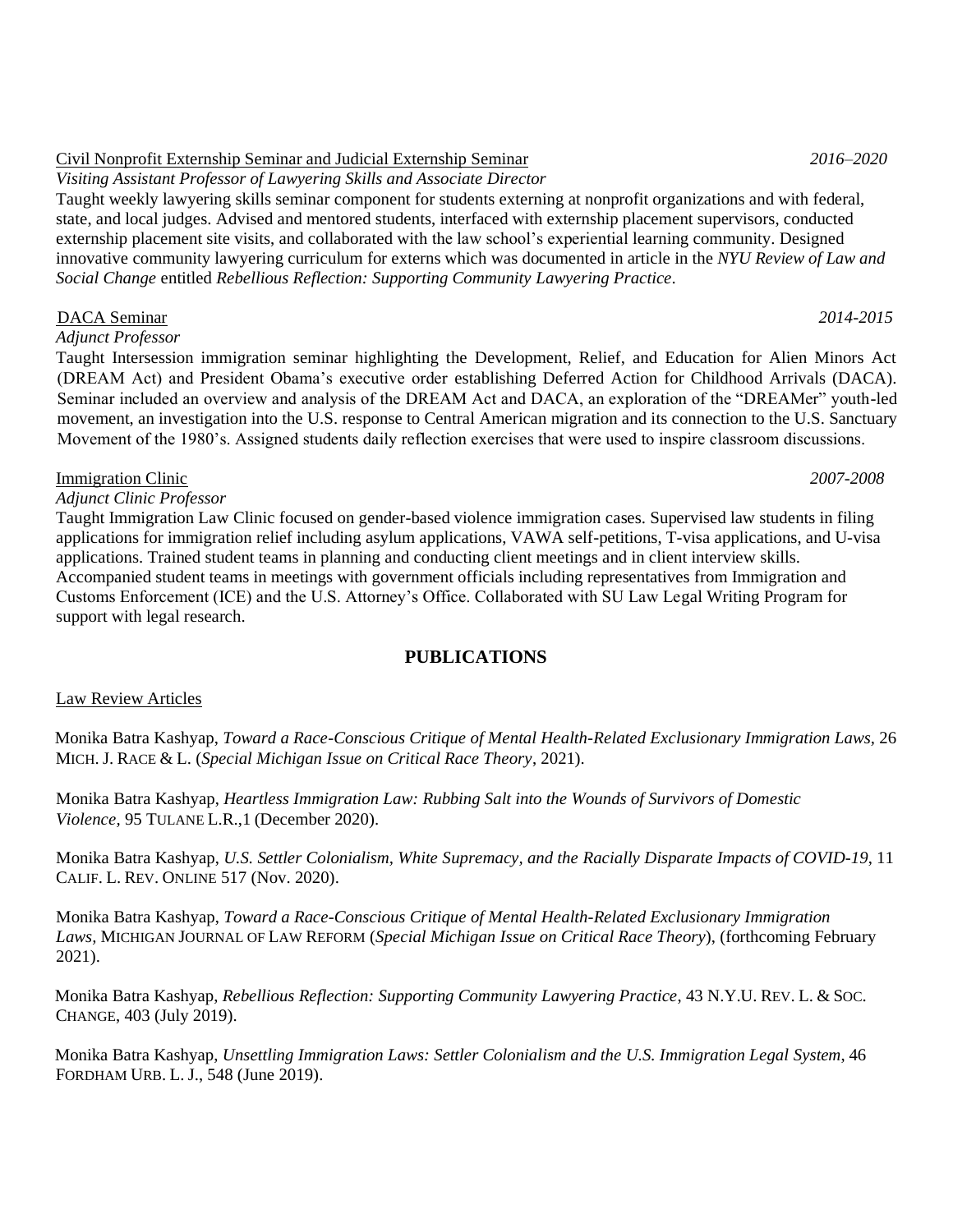#### Book Chapter

Monika Batra, *Organizing in the South Asian Domestic Worker Community: Pushing the Boundaries of the Law and Organizing Project, in* THE NEW URBAN IMMIGRANT WORKFORCE: INNOVATIVE MODELS FOR LABOR ORGANIZING (Sarumathi Jayaraman & Immanuel Ness eds., August 2005).

#### Blogs, Short Pieces, Manuals

Monika Batra Kashyap, "Illegal" vs. "Undocumented": A Northwest Immigrant Rights Project (NWIRP) Board Member's Perspective, *nwirp.org* (blog) November 2014, https://www.nwirp.org/illega[l-vs-undocumented-a-nwirp-board-members](https://www.nwirp.org/illegal-vs-undocumented-a-nwirp-board-members-perspective/)[perspective/](https://www.nwirp.org/illegal-vs-undocumented-a-nwirp-board-members-perspective/)

Monika Batra *et al.,* RIGHTS BEGIN AT HOME: *Handbook for Domestic Workers in New York City*, Publication of the National Employment Law Project, 2000.

Monika Batra and Shahbano Aliani, *Fight Against Sweatshops at Home*, THE SOUTH ASIAN, Issue 31 (March 24, 2003).

# **SELECT PRESENTATIONS**

Presenter, *Settler Colonialism, White Supremacy, and the Racially Disparate Impacts of COVID-19*, Association of American Law Schools (AALS) Annual Meeting (San Francisco, CA) January 5-9, 2021.

Presenter, *Heartless Immigration Law*: *Rubbing Salt into the Wounds of Survivors of Domestic Violence, Hastings Constitutional Law Quarterly* Symposium: *Justice and Equity in the Aftermath of COVID-19*, University of California, Hastings College of the Law (San Francisco, CA) January 29, 2021.

Presenter, *An Unsettling Pedagogy in the Law School Classroom*, Northwest Clinical Law Conference (Seattle, WA) November 9, 2019.

Presenter, *Anti-Bias Teaching and Supervision: Practices that Foster Respect and Belonging for Students in Clinics,*  Association of American Law Schools Conference on Clinical Legal Education (San Francisco, CA), May 6, 2019.

Presenter, *Addressing Privilege, Race, Power and Identity in Externship Teaching and Programming,* Externship Conference IX (Athens, GA), March 9, 2018.

Presenter, *Addressing Privilege, Race, Power and Identity in Clinical Teaching and Programming, Association of American* Law Schools Conference on Clinical Legal Education (Denver, CO), May 6, 2017.

Presenter, *Rebellious Reflection: Supporting Community Lawyering Practice*, New York University Clinical Law Review, Clinical Writers' Workshop (New York, NY), Sept. 23, 2017.

Presenter, *Cultivating a Community Lawyering Approach to Clinical Pedagogy*, Northwest Clinical Law Conference (Seattle, WA) October 8, 2016.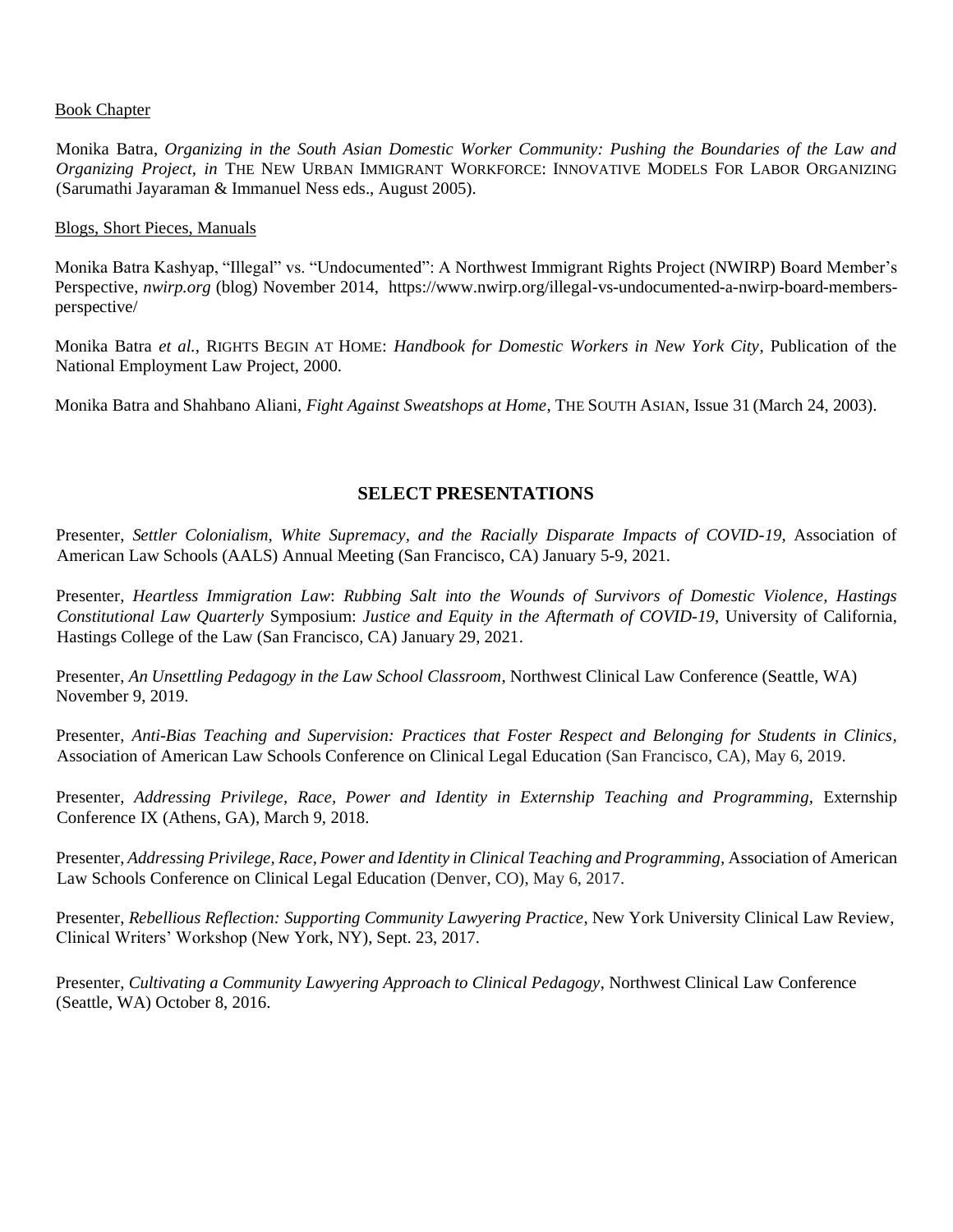# **FUNDRAISING EXPERIENCE**

#### **FAMILY VIOLENCE APPELLATE PROJECT**, Seattle, WA *2020-2021*

Philanthropy Officer. Led implementation of multi-year fundraising campaign with a goal of raising \$3.5 million over three years. Cultivated individual donors and solicited major gifts. Created campaign collateral materials and managed donor database. Identified, cultivated, and applied for foundation grants. Trained board members on fundraising and strategic communication.

# **NORTHWEST IMMIGRANT RIGHTS PROJECT (NWIRP),** Seattle, WA *2011-2020*

Board Member; Former Board President. Served three terms on the board of one of the largest immigrant rights legal organizations in the U.S. that assists low-income immigrants through direct legal services, systemic advocacy, and community education. Engage in extensive strategic planning, mission building, board recruitment, and fundraising.

### **API-CHAYA,** Seattle, WA *2005-2007*

Board Member. Provided guidance to gender-justice organization that seeks to end violence in Asian and Pacific Islander immigrant communities by building power among survivors. Engaged in strategic planning, board recruitment, donor cultivation and fundraising efforts.

## **SAKHI FOR SOUTH ASIAN WOMEN,** New York, NY *1994-1997*

Board Member. Provided oversight and guidance on strategic planning, fundraising, financial management, and program management of gender-justice organization committed to serving immigrant survivors through direct services, advocacy, organizing, and community outreach.

# **LEGAL EXPERIENCE**

# **GIBBS, HOUSTON & PAUW,** Seattle, WA *2005-2007*

Removal Defense Immigration Attorney. Represented detained and non-detained individuals in removal proceedings in Seattle Immigration Court and at the Northwest Detention Center. Gained substantive expertise in areas of immigration law including asylum, adjustment, waivers, cancellation of removal, VAWA-related immigration protections, and Special Immigrant Juvenile Status (SIJS). Filed appeals to the Board of Immigration Appeals and the United States Court of Appeals for the Ninth Circuit.

# **THE DOOR LEGAL SERVICES CENTER,** New York, NY *2001-2003*

Staff Attorney/Equal Justice Works Fellow. Directed Fellowship project focused on representing immigrant youth in applications for Special Immigrant Juvenile Status (SIJS) and improving systemic problems associated with SIJS practice through community mobilization, policy advocacy and strategic litigation. Filed several mandamus actions in federal court on behalf of aging-out SIJS applicants. Mobilized local and national efforts to challenge "age out" policy.

# **NATIONAL EMPLOYMENT LAW PROJECT (NELP),** New York, NY *2000*

South Asian Workers' Rights Project Intern. Assisted attorneys in community lawyering approach that involved bringing legal cases to support organizing by South Asian immigrant workers' rights organizations. Conducted legal research, attended protests, and co-wrote legal rights handbook for immigrant domestic workers.

# **CENTER FOR CONSTITUTIONAL RIGHTS (CCR),** New York, NY*1999*

Ella Baker Fellow/Law Intern. Assisted attorneys on cases addressing police brutality and racial profiling by the New York Police Department. Conducted extensive legal research, writing, and analysis on a range of complex constitutional law matters. Participated in trainings on movement lawyering and the history of social movements.